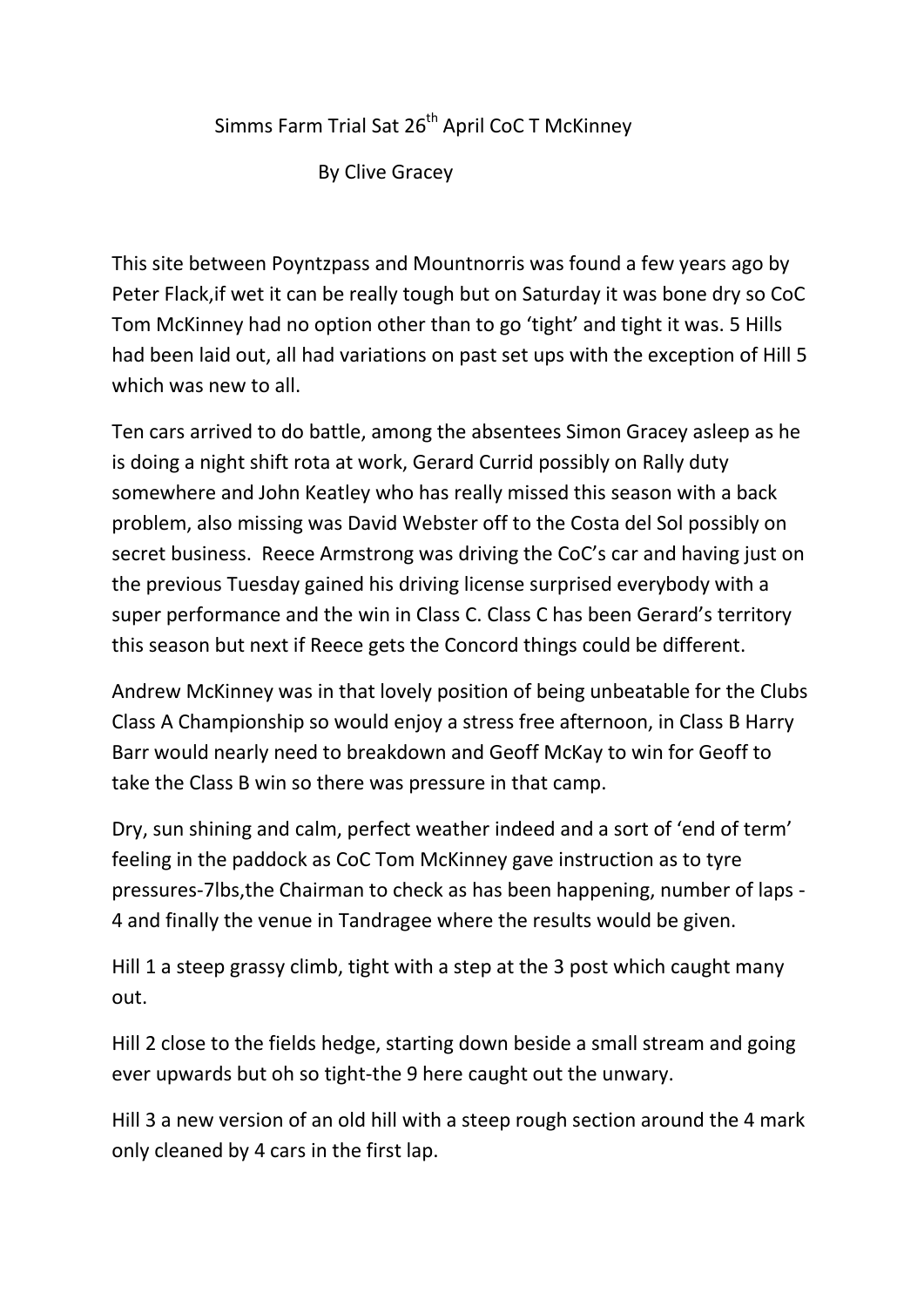Hill 4 in its normal position but much tighter than in the past.

Hill 5 a new climb with few clears in the  $1<sup>st</sup>$  2 laps.

Ground conditions were against the CoC,any sort of reasonable 4x4 could have driven over most of the site with the exception of Hills 3 and 5 so tight and twisty it had to be,the CoC had done a good job given the conditions.

By the end of lap 1 Brian Edgar this time using his Hamilton was in pole on 3 lost to Trevor Astons 7 and Mervyn McKinney's 9. In Class B Harry Barr was on 14 to Geoff McKay's 18, Reece Armstrong led C on 24.

Round 2 saw no real change to this Brian still had the lead on a total of 10 lost to Mervyns 15 and in B Harry was on 21 with Geoff on 24.

Round 3 saw changes, Brian still held the lead but Mervyn McKinney had closed the gap to 1 point, Harry and Geoff still were separated by 3. What of Champion Andrew McKinney well just cruising along on 27 lost in  $6<sup>th</sup>$  place, no pressure there. Master Armstrong had competing in his  $1<sup>st</sup>$  event driven brilliantly and was by the end of round 3 on 68 and holding  $9<sup>th</sup>$  position overall.

Round 4 and Mervyn McKinney did what he can do brilliantly when the opportunity presents itself-a lap on only 1 lost, this when Brian lost 3 gave Mervyn the win, his 3<sup>rd</sup> this season, more than any other Class A competitor.

In Class B Harry Barr won by a comfortable 19 points from Geoff McKay who had an 8 on Hill 2 when his normal trickle came to an abrupt halt and he compounded this error with 5 on Hill 4.

So that was that, Reece Armstrong had on his first ever trial driven well finishing on 91 and in overall  $9<sup>th</sup>$  position but importantly  $1<sup>st</sup>$  in Class C so well done him, like Peter Flack if he drives more often he will be a winner.

Anything odd to report well no all was sweetness and light, 'stress free day boss 'said Trevor, well yes it was – had the Costa's played a part?

| Class A $1^{st}$ Mervyn McKinney 19 lost |    |
|------------------------------------------|----|
| $2^{nd}$ Brian Edgar                     | 20 |
| 3rd John McKinney                        | 23 |